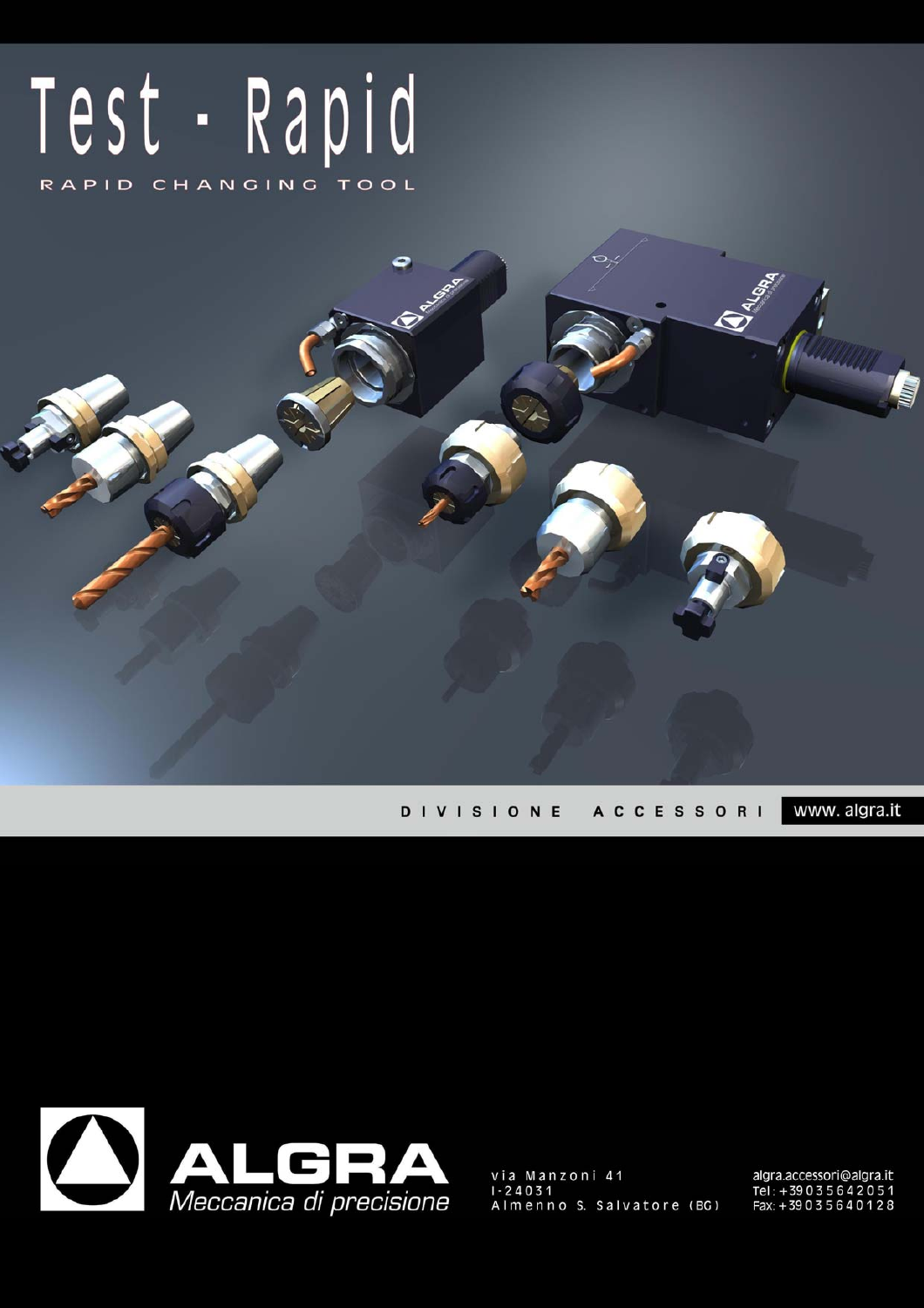

#### **Caratteristiche**

- **Flessibile:** Con il sistema TEST-RAPID si hanno molteplici possibilità di impiego senza costi aggiuntivi. Utilizzo standard e modulare.
- **Efficace**: Il cambio degli utensili predefiniti TEST-RAPID permette un'efficace preregolazione e diminuisce il tempo di fermo macchina.
- **Preciso**: Grazie alla superficie di contatto dell'interfaccia TEST-RAPID si ottiene un elevata precisione e resistenza.
- **Economico**: Grazie ai portautensili intercambiabili TEST RAPID si possono evitare costi per ulteriori acquisti di portautensili.

The **TEST-RAPID** (pat.pend.) system is a modular toolholdersystem for the adaption of toolholders in a spindle unit with collet (DIN 6499). All TEST-RAPID adapters are suitable for external and internal coolant supply

#### **Features**

- **Flexible:** You always keep all possibilities open with the **TEST-RAPID** system. Without additional costs any time flexible. Standard or modular use.
- **Rationell:** The change of presetted tools which were measured in the **TEST-RAPID**-pre-adjustmentadapter shortens the downtime of your Maschine.
- **Precise:** By the cone seat of the **TEST-RAPID** interface: get a high precision and resistance.
- **Economic:** The costs can be dropped by the interchangeable **TEST-RAPID** toolholders for further purchases of spindle units.
- Le système **TEST-RAPID** (pat.pend.) est un système des portes outils modulaire pour l'adaption des porte-outils dans une unité broche avec de la pince (DIN 6499). Tous les adaptateurs sont appropriés pour l'alimentation d'arrosage extérieur et intérieur.

#### **Caractèristiques**

- **Flexible:** Avec le système **TEST-RAPID**, vous vous réservez toujours toutes les possibilités. Sans frais supplémentaires à tout moment flexible. Si avec du standard ou de l'utilisation modulaire.
- **Efficace:** Le changement d'outils prédéfinis qui ont été métrés dans l'adaptateur **TEST-RAPID** correspondant raccourcit l'arrêt de votre machine.
- **Précis:** La face de contact de l'interface **TEST-RAPID** garant une précision et rigidité haute.
- **Economique:** A cause des

Das **TEST-RAPID** (pat.pend.) ist ein modulares Werkzeughaltersystem zur Adaption verschiedener Werkzeughalter in einen Spindelkopf mit Spannzangenaufnahme gem DIN 6499. Alle TEST-RAPID Adapter sind für externe und interne Kühlschmierstoffzufuhr verwendbar.

#### **Merkmale**

- **Flexibel:** Mit dem **TEST-RAPID**-System halten Sie sich immer alle Möglichkeiten offen. Ohne Zusatzkosten jederzeit flexibel. Ob mit Standard- oder modularer Nutzung.
- **Rationell:** Der Wechsel von voreingestellten Werkzeugen, die im zugehörigen TEST-RAPID-Voreinstell-Adapter vermessen wurden, verkürzt die Rüst- und Stillstandszeit Ihrer Maschine.
- **Präzise:** Durch die Kegelanlage der **TEST-RAPID**-Schnittstelle wird eine hohe Genauigkeit und Steifigkeit erreicht.
- **Wirtschaftlich:** Durch die austauschbaren **TEST-RAPID**-Werkzeughalter können die Kosten für weitere auftragsbezogene Neuanschaffungen von Spindelköpfen entfallen.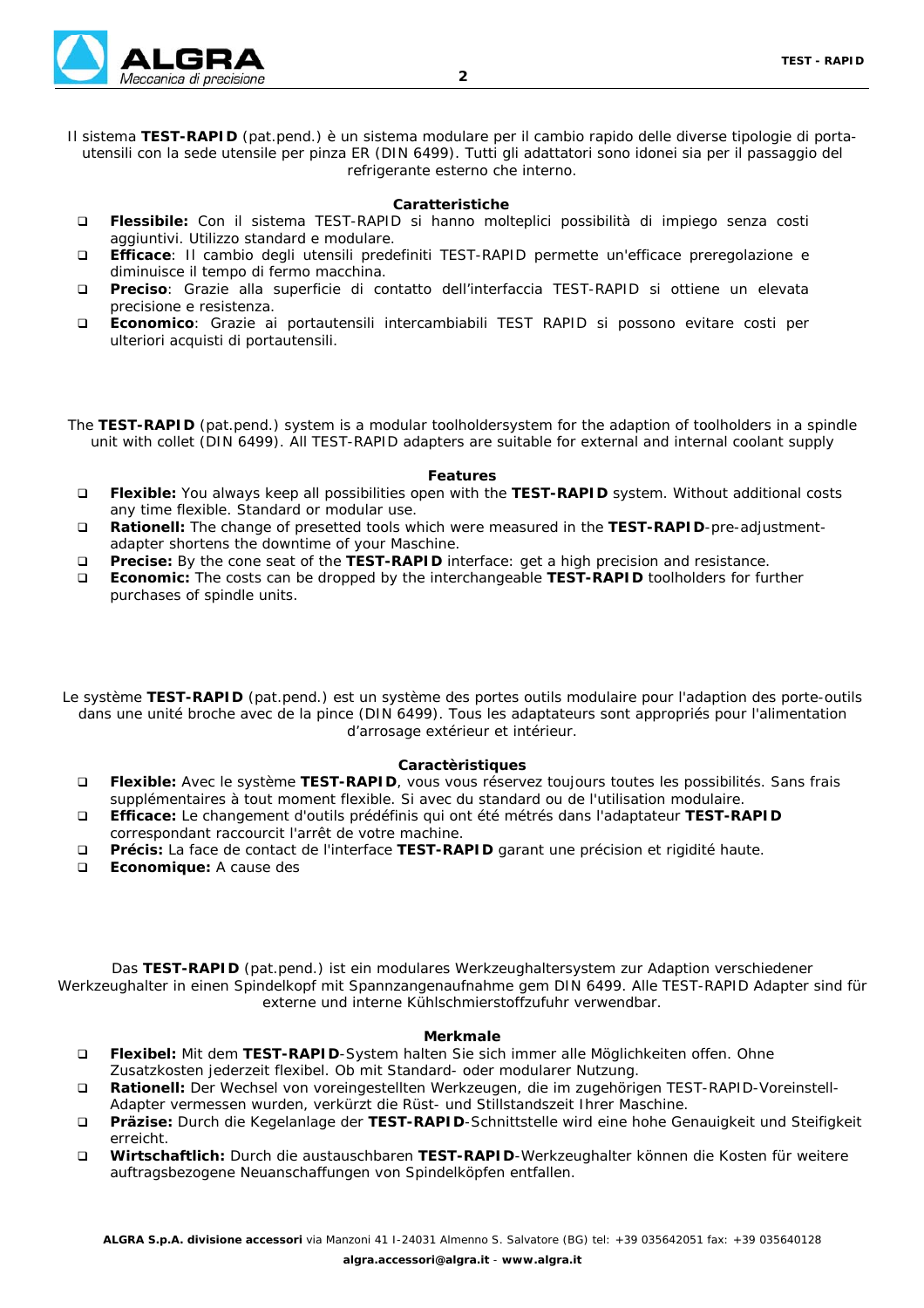

## **Rotante: standard con pinza di serraggio**

*Spindle unit: Standard with collet chuck Unité broche: Standard avec pince de serrage Spindelkopf: Standard-Spannzangenaufnahme*



#### **Montaggio** *- Handling - Maniement* **-** *Handhabung:*

#### **Preparare il rotante: togliere pinza e ghiera di serraggio**

- **Introdurre l'adattatore (1)**
- **Chiudere leggermente le viti di chiusura (2)**

*Preparing the spindle unit: Remove collet and clamping nut.*

- *Adapter (1) einführen.*
- *Spannmutter (2) anziehen.*

*Préparer l'unité broche: Pince de serrage et écrou de serrage enlever.*

- *Introduire l'adaptateur (1).*
- *Serrer légèrement le vis de serrage (2).*

*Vorbereiten des Spindelkopfes: Spannzange und Spannmutter entfernen.*

- *Import adapter (1).*
- *Tighten clamping nut (2).*



#### **Rotante: con sistema adattatore TEST-RAPID (disegno: con pinza di serraggio)** *Spindelkopf: Mit TEST-RAPID-Adapter (dargestellt: Spannzangenaufnahme)*

*Spindle unit: With TEST-RAPID-adapter (shown: collet chuck) Unité broche: Avec TEST-RAPID-adaptateur (dessiné : pince de serrage)*



**3**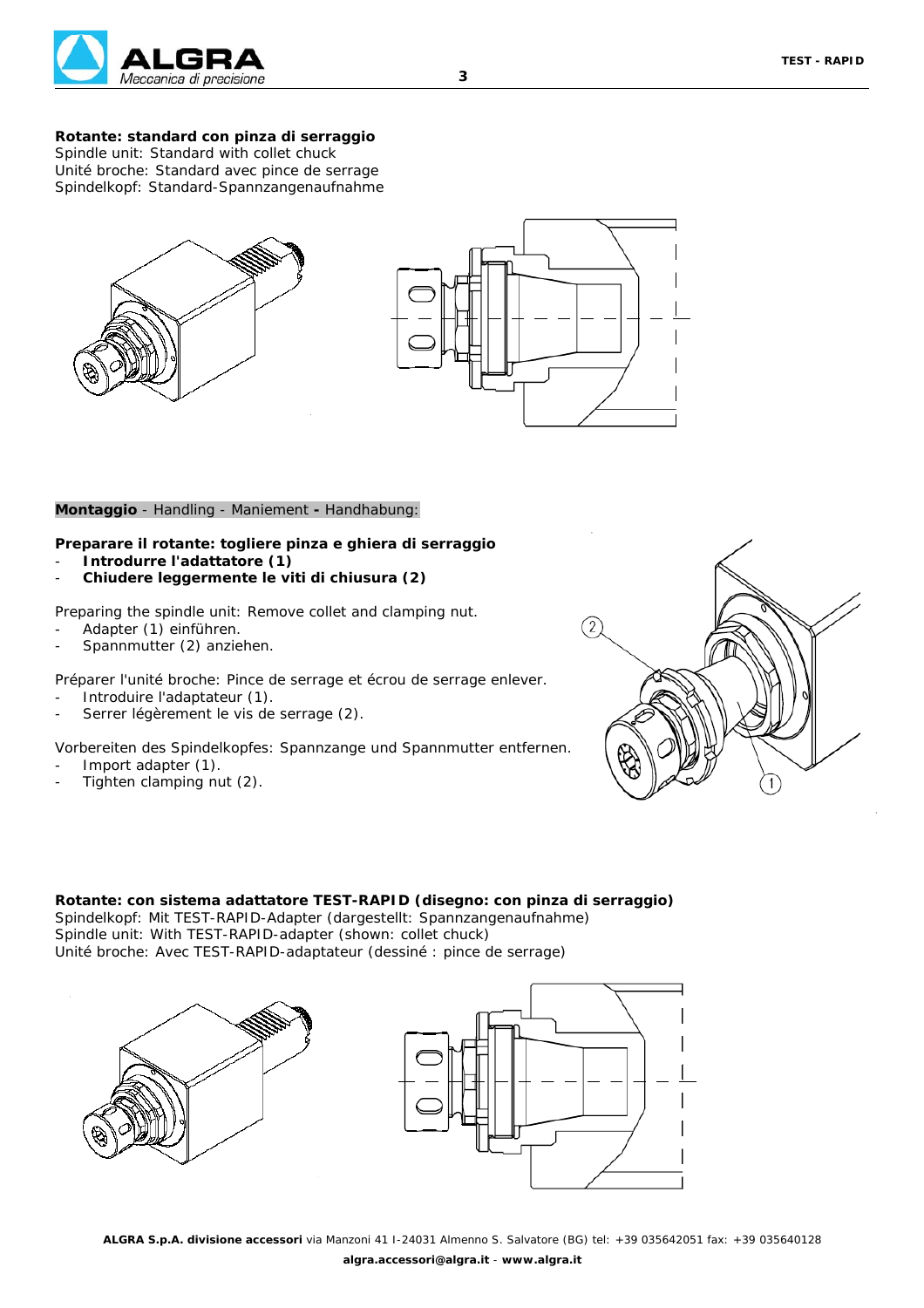

#### **Caratteristiche tecniche: precisione e concentricità** *Technische Merkmale: Rundlaufgenauigkei Technical Information: true running accuracy Technical characteristics: Précision de concentricité*



# **- portapinza**

- *Collet chuck*
- *pince de serrage*
- *Spannzangenaufnahme*



#### **- portafresa**

- *Shell end mill cutter*
- *fraises enfichables*
- *Fräseraufnahme*



## **- mandrino di chiusura per codolo cilindrico**

- *Clamping chuck for round shaft dia*
- *mandrin de serrage pour la queue cylindrique*
- *Spannfutter für Zylinderschäfte*

**4**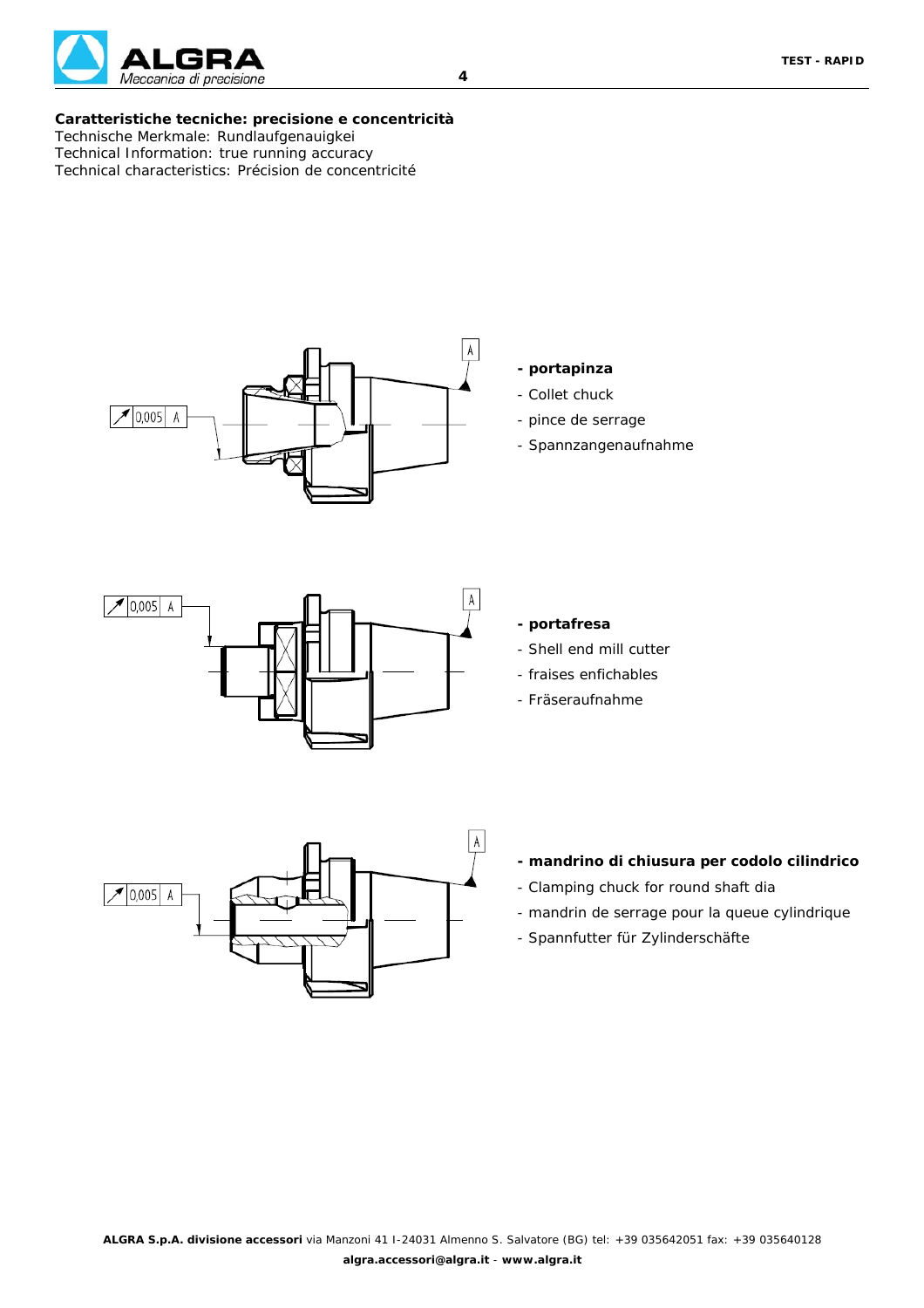

## portapinze ghiera INTERNA inner collet nut - écrou de serrage intérieur - innenliegende







|             | <b>ER</b><br><b>TEST-RAPID</b> | I.<br>mm | <b>CODICE</b><br><b>ALGRA</b> |
|-------------|--------------------------------|----------|-------------------------------|
| <b>ER20</b> | ER16                           | 31,0     | RTI ER20-ER16                 |
|             | ER20                           | 35,0     | RTI ER20-ER20                 |
|             |                                |          |                               |
|             | ER16                           | 33,0     | RTI ER25-ER16                 |
|             | ER25 ER20                      | 34,0     | RTI ER25-ER20                 |
|             | ER25                           | 37,0     | RTI ER25-ER25                 |
|             |                                |          |                               |
|             | ER16                           | 34,0     | RTI ER32-ER16                 |
| ER32        | <b>ER20</b>                    | 36,5     | RTI ER32-ER20                 |
|             | <b>ER25</b>                    | 41,0     | RTI ER32-ER25                 |
|             | ER32                           | 41,0     | RTI ER32-ER32                 |
|             |                                |          |                               |
|             | ER16                           | 32,0     | RTI ER40-ER16                 |
|             | ER20                           | 36,0     | RTI ER40-ER20                 |
|             | ER40 ER25                      | 37,0     | RTI ER40-ER25                 |
|             | ER32                           | 39,0     | RTI ER40-ER32                 |
|             | ER40                           | 41,0     | RTI ER40-ER40                 |



| Ø 16<br><b>TEST-RAPID</b> | mm   | <b>CODICE</b><br><b>ALGRA</b> |
|---------------------------|------|-------------------------------|
| ER25 DIN6358 - Ø 16       | 36,0 | RTI ER25-PF16                 |
| ER32 DIN6358 - Ø 16       | 32,0 | RTI ER32-PF16                 |
|                           |      |                               |
| ER40 DIN6358 - Ø 16       | 33,0 | RTI ER40-PF16                 |

|      | WELDON<br><b>TEST-RAPID</b> | L<br>mm | <b>CODICE</b><br><b>ALGRA</b> |
|------|-----------------------------|---------|-------------------------------|
|      | ER20 DIN1835 - B10          | 37,0    | RTI ER20-PW10                 |
|      |                             |         |                               |
|      | DIN1835 - B10               | 30,0    | RTI ER25-PW10                 |
|      | ER25 DIN1835 - B12          | 32,0    | RTI ER25-PW12                 |
|      | DIN1835 - B16               | 34,0    | RTI ER25-PW16                 |
|      |                             |         |                               |
|      | DIN1835 - B10               | 36,0    | RTI ER32-PW10                 |
| ER32 | DIN1835 - B12               | 37,0    | RTI ER32-PW12                 |
|      | DIN1835 - B16               | 41,0    | RTI ER32-PW16                 |
|      | DIN1835 - B20               | 46,5    | RTI ER32-PW20                 |
|      |                             |         |                               |
|      | DIN1835 - B10               | 30,0    | RTI ER40-PW10                 |
|      | DIN1835 - B12               | 39,0    | RTI ER40-PW12                 |
|      | ER40 DIN1835 - B16          | 43,0    | RTI ER40-PW16                 |
|      | DIN1835 - B20               | 41,0    | RTI ER40-PW20                 |
|      | DIN1835 - B25               | 45,0    | RTI ER40-PW25                 |

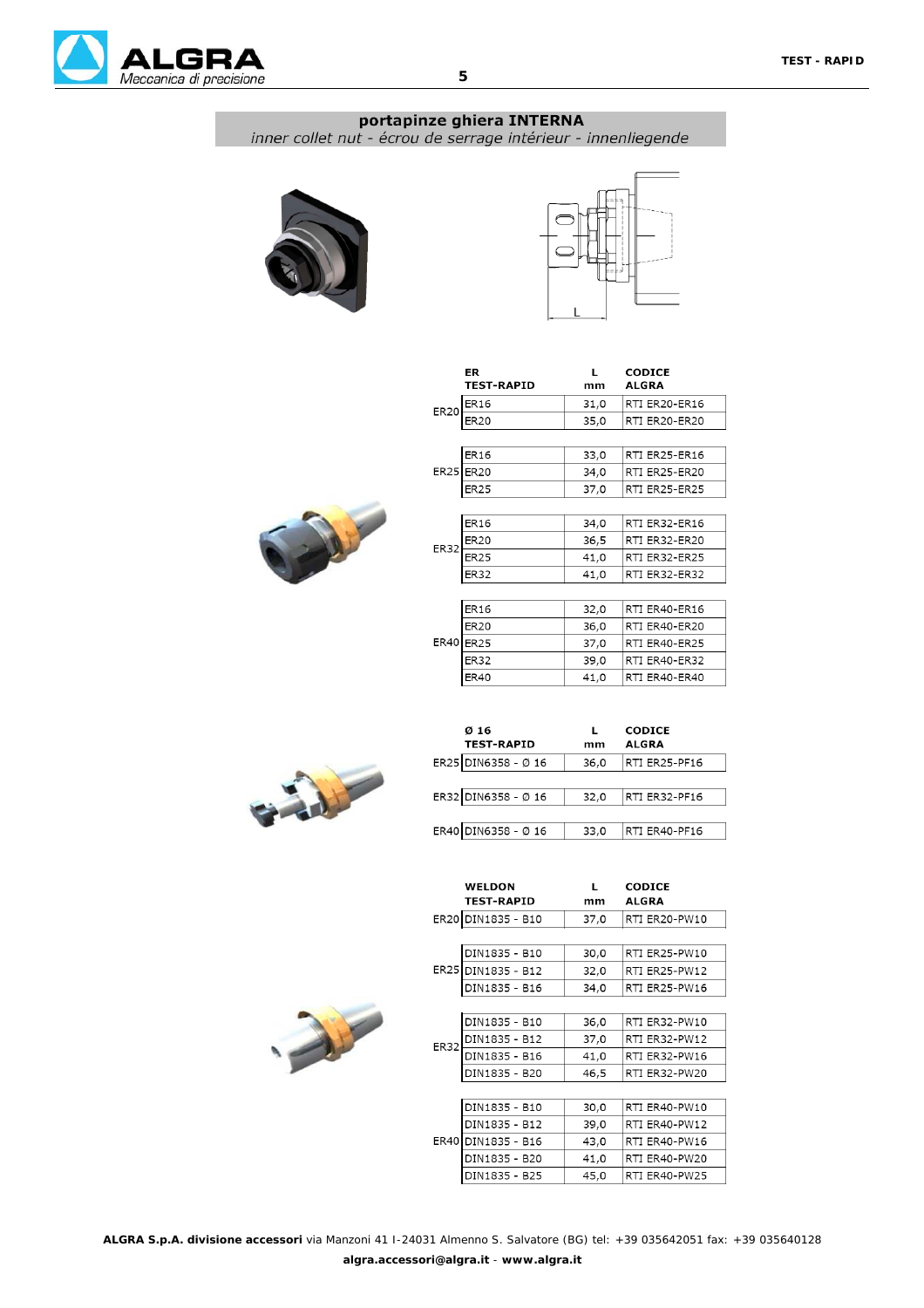

# portapinze ghiera ESTERNA

outer collet nut - écrou de serrage extérieur - außenliegende





 $\mathbf{L}$ 

 $mm$ 

CODICE

RTE ER20-ER16

RTE ER20-ER20

RTE ER25-ER16

RTE ER25-ER20

RTE ER25-ER25

RTE ER32-ER16 RTE ER32-ER20 RTR ER32-ER25 RTE ER32-ER32

RTE ER40-ER16 RTE ER40-ER20 RTE ER40-ER25

RTE ER40-ER32

RTE ER40-ER40

**ALGRA** 

| ER20 | ER16        | 31,0 |
|------|-------------|------|
|      | <b>ER20</b> | 35,0 |
|      |             |      |
|      | <b>ER16</b> | 35,0 |
|      | ER25 ER20   | 36,0 |
|      | <b>ER25</b> | 39,0 |
|      |             |      |
|      | <b>ER16</b> | 36,0 |
| ER32 | <b>ER20</b> | 37,5 |
|      | <b>ER25</b> | 44,0 |
|      | <b>ER32</b> | 44,0 |
|      |             |      |
|      | <b>ER16</b> | 34,0 |
|      | <b>FR20</b> | 38 O |

 $E$ R32

 $ER40$ 

ER

**TEST-RAPID** 

| <b>ER16</b>                | 36,0 |
|----------------------------|------|
| <b>ER20</b><br><b>ER32</b> | 37,5 |
| <b>ER25</b>                | 44,0 |
| <b>ER32</b>                | 44,0 |
|                            |      |
| ER16                       | 34,0 |
| <b>ER20</b>                | 38,0 |
| <b>ER40 ER25</b>           | 39,5 |

| Ø 16<br><b>TEST-RAPID</b> | mm   | <b>CODICE</b><br><b>ALGRA</b> |
|---------------------------|------|-------------------------------|
| ER25 DIN6358 - Ø 16       | 34.0 | RTE ER25-PF16                 |
|                           |      |                               |
| ER32 DIN6358 - Ø 16       | 34,0 | RTE ER32-PF16                 |
|                           |      |                               |
| ER40 DIN6358 - Ø 16       | 35,0 | RTE ER40-PF16                 |

 $41,5$ 

 $43,5$ 

| ER20 DIN1835 - B10<br>RTE ER20-PW10<br>37,0<br>DIN1835 - B10<br>34,0<br>RTE ER25-PW10<br>ER25 DIN1835 - B12<br>38,0<br>RTE ER25-PW12<br>DIN1835 - B16<br>40,0<br>RTE ER25-PW16<br>DIN1835 - B10<br>38,5<br>RTE ER32-PW10<br>DIN1835 - B12<br>41,0<br>RTE ER32-PW12<br>ER32<br>DIN1835 - B16<br>46,5<br>RTE ER32-PW16<br>DIN1835 - B20<br>50,0<br>RTE ER32-PW20<br>DIN1835 - B10<br>32,0<br>RTE ER40-PW10<br>DIN1835 - B12<br>RTE ER40-PW12<br>41,0<br><b>ER40</b><br>DIN1835 - B16<br>45,0<br>RTE ER40-PW16 |  | <b>WELDON</b><br><b>TEST-RAPID</b> | L.<br>mm | <b>CODICE</b><br><b>ALGRA</b> |  |
|-------------------------------------------------------------------------------------------------------------------------------------------------------------------------------------------------------------------------------------------------------------------------------------------------------------------------------------------------------------------------------------------------------------------------------------------------------------------------------------------------------------|--|------------------------------------|----------|-------------------------------|--|
|                                                                                                                                                                                                                                                                                                                                                                                                                                                                                                             |  |                                    |          |                               |  |
|                                                                                                                                                                                                                                                                                                                                                                                                                                                                                                             |  |                                    |          |                               |  |
|                                                                                                                                                                                                                                                                                                                                                                                                                                                                                                             |  |                                    |          |                               |  |
|                                                                                                                                                                                                                                                                                                                                                                                                                                                                                                             |  |                                    |          |                               |  |
|                                                                                                                                                                                                                                                                                                                                                                                                                                                                                                             |  |                                    |          |                               |  |
|                                                                                                                                                                                                                                                                                                                                                                                                                                                                                                             |  |                                    |          |                               |  |
|                                                                                                                                                                                                                                                                                                                                                                                                                                                                                                             |  |                                    |          |                               |  |
|                                                                                                                                                                                                                                                                                                                                                                                                                                                                                                             |  |                                    |          |                               |  |
|                                                                                                                                                                                                                                                                                                                                                                                                                                                                                                             |  |                                    |          |                               |  |
|                                                                                                                                                                                                                                                                                                                                                                                                                                                                                                             |  |                                    |          |                               |  |
|                                                                                                                                                                                                                                                                                                                                                                                                                                                                                                             |  |                                    |          |                               |  |
|                                                                                                                                                                                                                                                                                                                                                                                                                                                                                                             |  |                                    |          |                               |  |
|                                                                                                                                                                                                                                                                                                                                                                                                                                                                                                             |  |                                    |          |                               |  |
|                                                                                                                                                                                                                                                                                                                                                                                                                                                                                                             |  |                                    |          |                               |  |
|                                                                                                                                                                                                                                                                                                                                                                                                                                                                                                             |  | DIN1835 - B20                      | 43,0     | RTE ER40-PW20                 |  |
| DIN1835 - B25<br>47,0<br>RTE ER40-PW25                                                                                                                                                                                                                                                                                                                                                                                                                                                                      |  |                                    |          |                               |  |